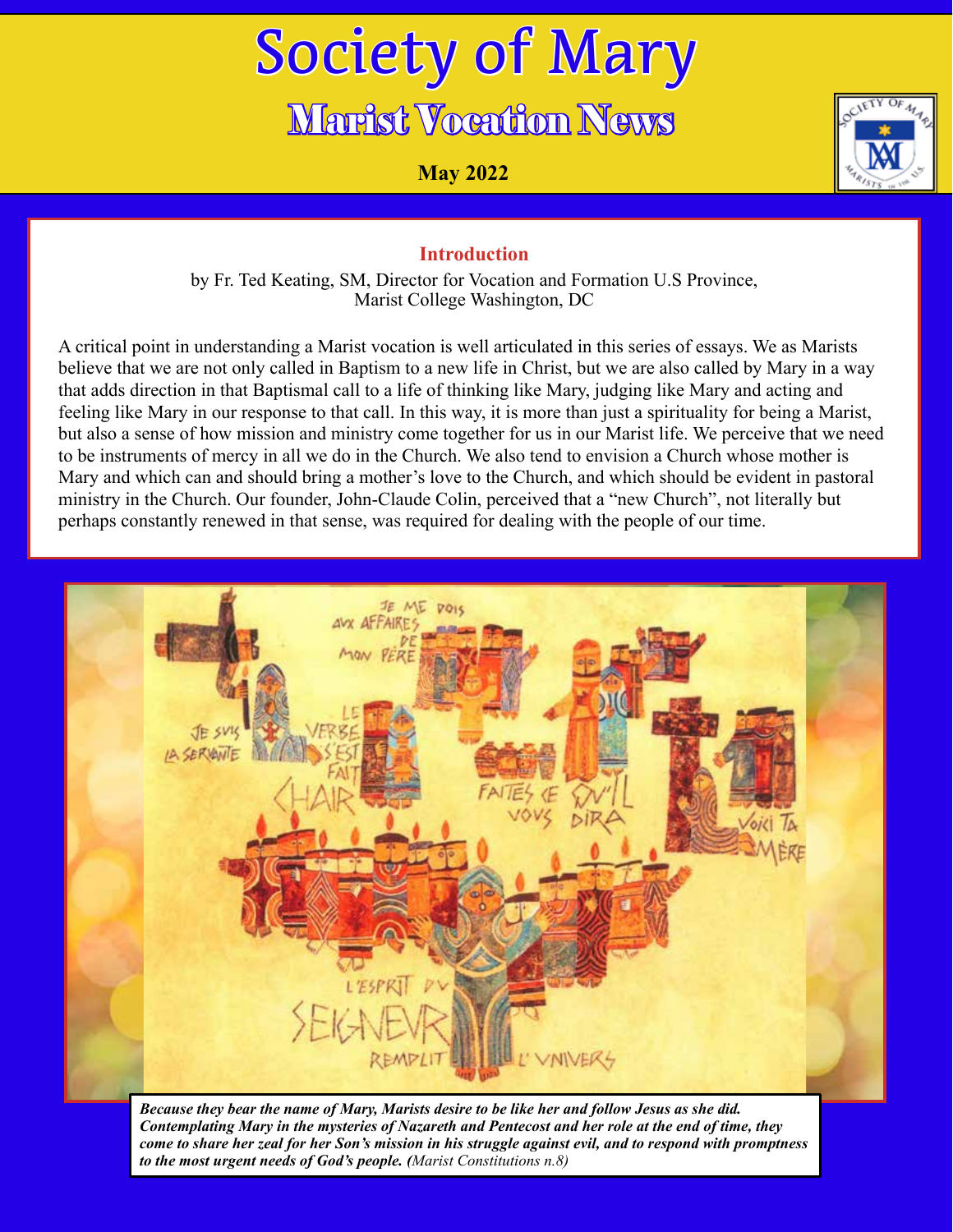by Ben McKenna, SM, Assistant to the Superior General of the Society of Mary, Rome, Italy



*Ben McKenna, SM*

God called us by name before we were born (Jer.1:5); even before the foundation of the world (Eph.1:4). Our Vocation is to discover that name, that identity, which God has given us, which is deeper and more profound than any other name we may have been given.

A person's name, in the Biblical tradition, signifies that person's place, identity and mission in the universe, as destined by God – the One in whom we live and move and have our being (Acts 17:8).

Mary's name – and hence her identity and mission - in Hebrew is "Miriam": a name which means "to be born, to stand upright, to come to fullness of life." (Fritz Arnold: '*Like Mary*', Columba Press, 2001)

To be a Marist is to identify with Mary, to continue her God-given mission of enabling others to be reborn, to stand upright and to come to fullness of life – particularly those who are on the 'edge' of life.

Wherever we are, in whatever place we find ourselves, we are called, as Pope Francis insists, to come to the aid of those who are on the 'existential' peripheries of life. Our Marist *Constitutions* call these the neglected and abandoned (#s 12 & 54).

Our way is Mary's way: to daily ponder the Word, present to us in many available forms: creation, events, people, prayer and sacrament. This pondering, in God's Presence, is a contemplative practice out of which the energy for our mission is born.

Since the 2017 Marist General Chapter our Superior General has established three Commissions: Ecology, Inter-Religious Dialogue and this year, Migrants and Refugees. These commissions are symbols of what we are all called to do in our time: minister to the wounds of the Earth, our common home; walk in synodality – encounter, discover, journey – with all people striving to live a life of virtue; and give support and refuge to those who are displaced due to war, famine and intolerable circumstances.



This is Mary's Work, holy work, because it is God's work. With Mary we are God's partners and co-workers. God is working in and through us as we say our "Yes" to Him over and over again in the everyday events of our lives, in all the ages and stages through which we pass.

We are not alone in this. We are inspired in our life and work by all who have thought, judged, felt, acted and prayed as Mary – all 'Marists' who have lived this way of life since the commitment was made to establish our small congregation over 200 years ago.

It is important to share our stories of the great Marists who have inspired us, and whose memories live on in us. In this way we encourage one another in carrying on Mary's Work. May these Marist lives, well-lived, also attract many young, generous and capable hearts to join us in her mission: to enable the broken and wounded world to be born again, to stand upright and to come to fullness of life.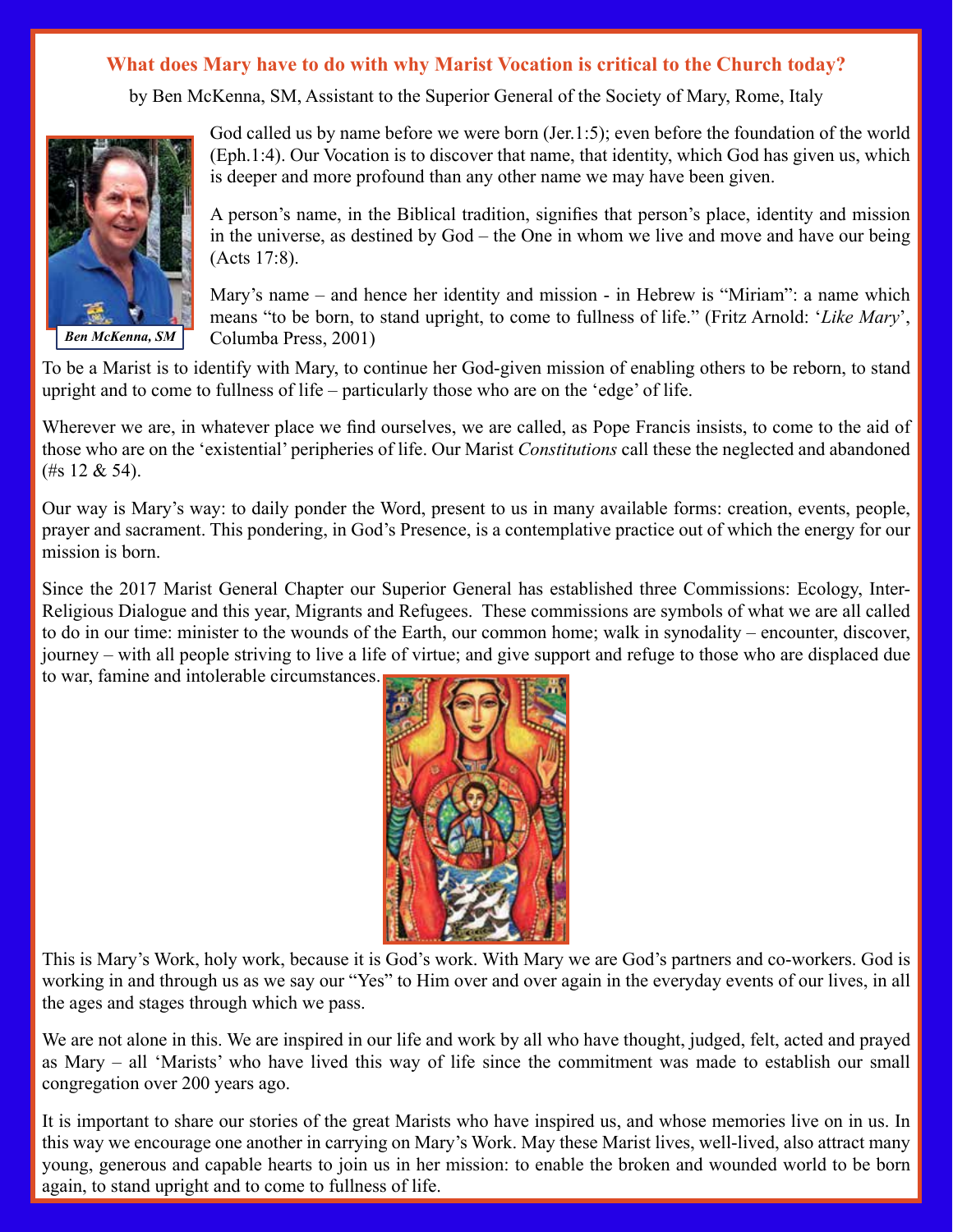by Most Reverend Joel M. Konzen, SM, Auxiliary Bishop of Atlanta, Georgia

As someone who was a seminarian for the diocesan priesthood before entering the Marist novitiate, then was a professed Marist for 43 years before becoming a bishop in the Archdiocese of Atlanta, I have lived a variety of vocation experiences in service to the Church. The question of why Mary is important in today's Marist Vocation prompts a personal and immediate response.

When I attend the funeral of a Marist or another priest, the religious and the diocesan priests alike bid farewell to the deceased by intoning the "Salve Regina," the medieval Marian hymn that is beloved by diocesan clergy as well as by Marist religious. There is a deep sense that our vocation is aided by our devotion to and the intercession of the Mother of Our Lord. So much of our ministry and prayer is carried out under her protection. How many times a day do we



*Bishop Joel Konzen, SM*

offer the Hail Mary, the Magnificat, the Angelus, the Memorare, the rosary itself, as well as hymns to the Blessed Mother? Her spirit and her closeness to Jesus are inspirations for us both in our quiet and busiest moments.

In addition to hearing the "Salve Regina" at burials of those who have served the Church, I now hear it sometimes sung by school children. Mary brings us together - across the divides of ages, temperaments and degrees of wellness. Her profound care for us in our human need unites and does not separate at a time when we long for unity of heart and mind as a People of God. Along with the Eucharist, Mary's role in the Church draws the curious and the ardent alike.

Naturally, the Society that bears her name, the Society of Mary, is especially aware of the role that Mary has played in our vocation. We Marists speak of her as our 'first and perpetual superior.' In other words, the loyalty we owe to her whose life is our model and our encouragement is second only to that we owe to Christ Himself in the Blessed Trinity. We are reminded of that daily by the way we pray and by the way we speak of our work as "Mary's work."

We would, I am afraid, experience our vocation as impoverished without our reference to and our recourse to Mary. Today's Christians, bombarded by extreme and half-true messages of every type, long for something true and something balanced as they come to worship and to live the essence of Christ's gospel. When we connect with the Holy Family and their tremendous fidelity to God, unfailing respect and generosity and active witness to the truths of Holy Scripture, we have a picture that, from Nazareth to Pentecost, directs us in confidence and courage to renew our passion, our blessed commitment to serve according to our vocation. I cannot help but be thankful for being "renewed by her merits and prayers," as the Marist Constitutions state, in order to "share her zeal for her son's mission."

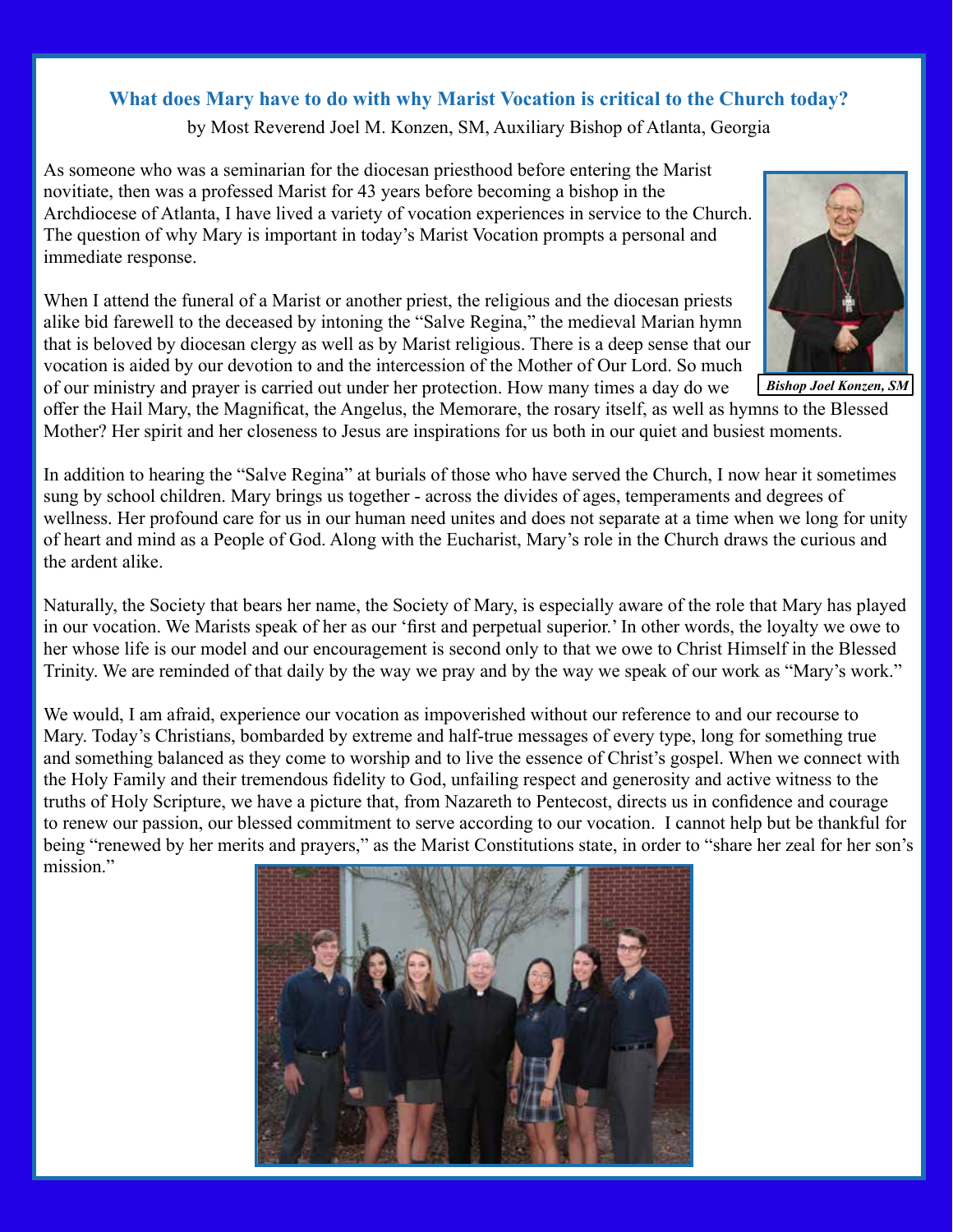by Michael Coveny, Marist Way Director, Marist School, Atlanta, Georgia



*Michael Coveny*

Exploring a Marist vocation comforts me during these unsettled times in the Church and in the world. One interpretation of a Marist vocation was shared with me over a decade ago.

While working at Marist School in Atlanta, a priest handed me the book on Marist spirituality, *A Certain Way* by Craig Larkin, a book that I had never seen before.

I read a sentence that described the activity of a Marist vocation. The Marist vocation was to "go to from place to place."

To "go from place to place" implied freedom, the text said. What struck me though, was the statement that going from "place to place" meant being "unsettled as a permanent attitude."

#### **Being unsettled as a permanent attitude** ...This is an attitude that seems especially relevant to our times.

Such a "permanent attitude of unsettledness" helps me face difficult exchanges and communications prevalent in the Church today.

Mary is the foundation of the Marist spirit, but we rarely think of Mary as "unsettled."

Yet we read in Scripture that Mary was bewildered, startled, pondering and anxious. We read that she traveled, followed, witnessed and gathered.

In these accounts, Mary lived through such "unsettledness" with a spirit of strength and through God's grace, she kept the faith.

That Mary was "unsettled" in her life helps me engage in a changing and unsettled Church.

The Marists have taught me to think, judge, feel and act as Mary did. To live out that call in today's turbulence, I feel I need to "listen like Mary."

For instance, I hear many different arguments in the Church today, especially from regular lay persons in the Church pews. I want to move on from them and enjoy the peace that my Church brings to me.

Instead, in these days, I try to make a better effort and affirmatively focus on listening in a new way. Where are their ideas coming from? Who are they listening to? What are they reading? What are they hearing? What are they fearing?

Put another way, my Marist vocation, as inspired by Mary, gives me a capacity to hear things that I would otherwise ignore.

A Marian heart leads me to listen in new ways in the face of such uncertainties and ambiguities. A Marist Way keeps me secure in my faith.

This new kind of hearing and listening is a re-found Marist Vocation that accepts a "permanent attitude of unsettledness." In the end, recognizing Marist "unsettledness" is a great wisdom.

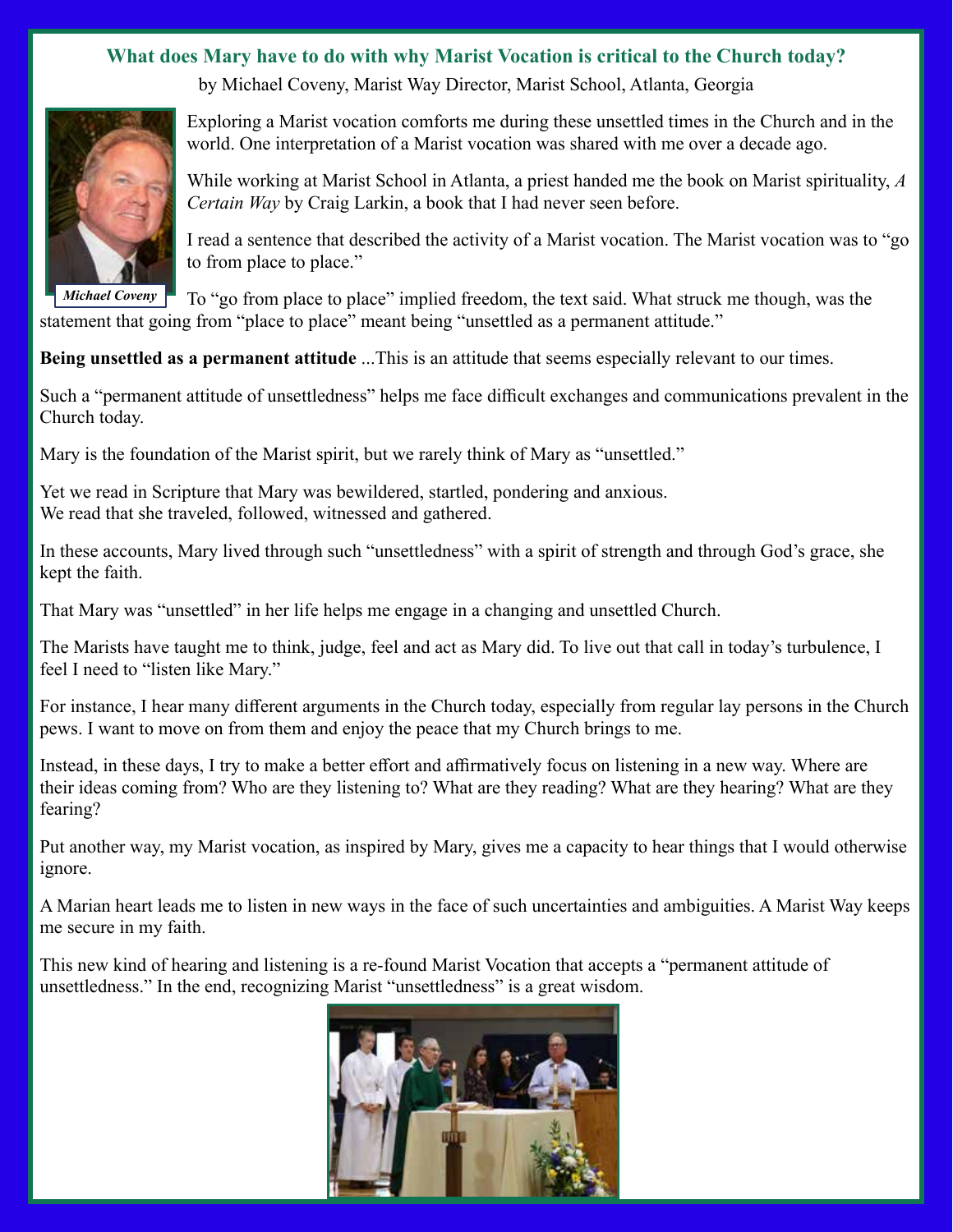by Philip Parent, SM, Director of the Lourdes Center, Boston, Massachusetts

When I was a seminarian with the Marists through college and theological study, I was always happy when I was able to join my family in Maine for Christmas and Easter. We were a family of 8 children, and with the inclusion of other relatives and eventually with in-laws, there was always a large number of us gathered in a rather small house for these festive gatherings. Also, quite regularly, my mother invited a man from my hometown to join us in celebration. This was until the time he moved out of town. His name was John; he was unmarried and she wanted to be sure that he would have a place to go for the holidays. He was a nice man, however I would often be the one he would seek out for conversation and, to be honest, I



*Philip Parent, SM*

thought he was rather boring. My preference would have been to spend more time with my brothers, sisters and other relatives. One time, referring to John, I asked my mother why we couldn't just have family for these gatherings. She got upset with me and said: "But John is family! We are his family and he will always be welcome here!" I was quiet about the subject after that! She was much wiser in the ways of faith than I was and I later realized that I certainly had something to learn about being a Marist.

Over the centuries, Mary has always been seen as refuge for the needy and abandoned and for those who have nowhere else to turn. She cooperates with her son Jesus in seeking out the lost and those who are considered outsiders. She is truly the Mother of Compassion. The Gospels reveal that when she learned that she was to bear the Son of God, the Savior, her first thought was to go to her elder relative Elizabeth who was with child. At the wedding feast in Cana, she was the one who noticed that the newlyweds were running out of wine. Mary interceded with her son Jesus for them, asking Him to spare them from embarrassment. She was present at His crucifixion, showing her love and compassion as she suffered with Him to the end. In living in the spirit of Mary, Marists are meant to notice those who are most in need and to respond to them in compassion. With Mary, they are called to stand together in solidarity with those who suffer, giving witness that they are not alone. In imitation of Jesus and Mary, Marists include, rather than exclude, and act in the words of their founder, Jean-Claude Colin, as "instruments of divine mercy" (Marist *Constitutions*, #11). This is part of the mission of the Church and Marists participate in this mission by seeing and acting as Mary did 2,000 years ago and as she does today. In this matter, my mother was a good guide for me in the process of living in the spirit of Mary.

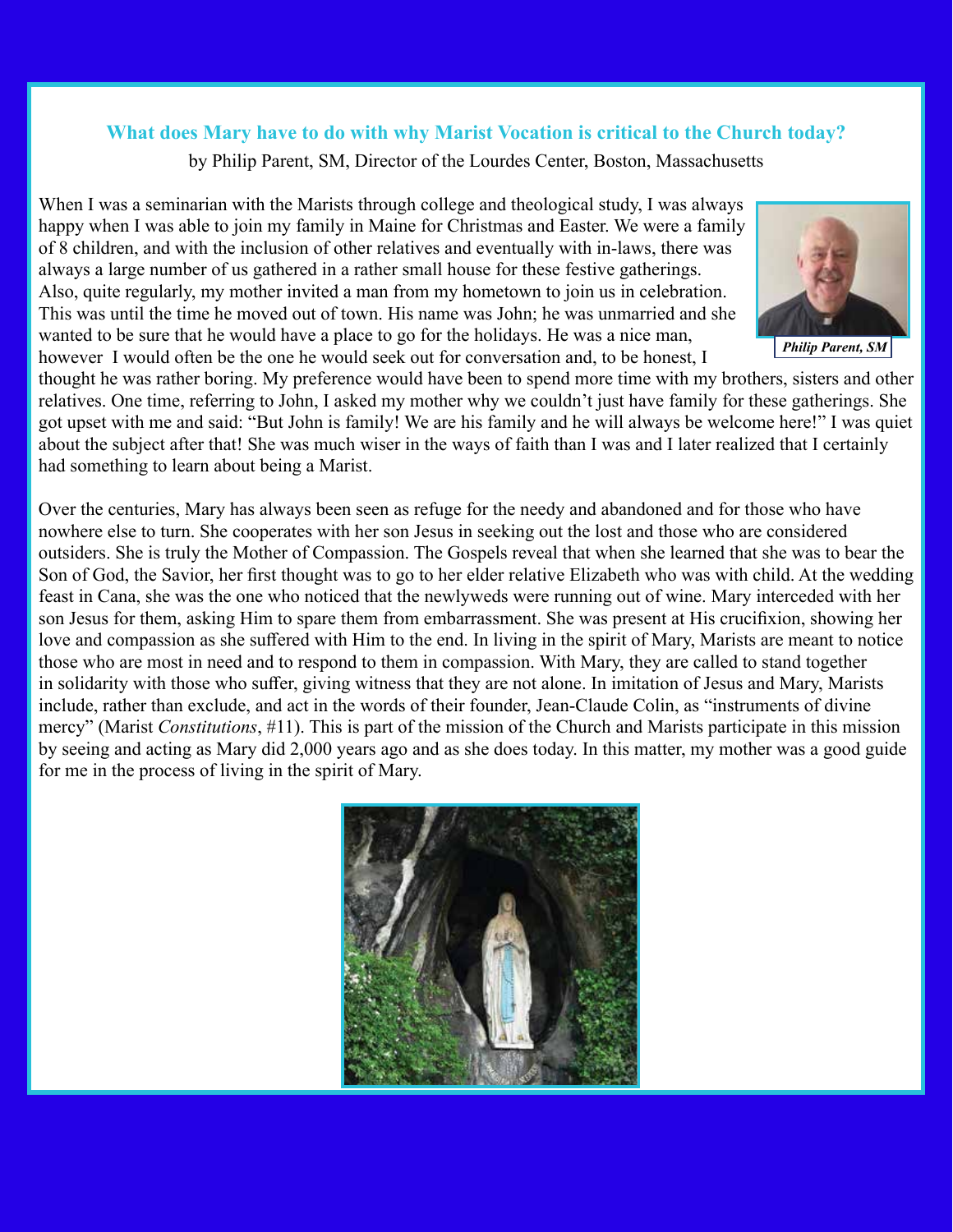## *Vocation Resources*



**[Leadership makes the difference](https://www.societyofmaryusa.org/content/uploads/2022/05/Leadership-makes-the-difference-_-NRVC.pdf )**

by Sister Mary Rowell C.S.J.

Sister Mary Rowell, C.S.J. is vocation coordinator for her community, the Sisters of St. Joseph of Toronto. She also serves as president of the National Association of Vocation and Formation Directors in Canada. In addition, she teaches theology at two universities and is on the team of the Villa St. Joseph Ecology and Spirituality Centre in Cobourg, Ontario.



#### **[Book notes: Much needed contemporary](https://www.societyofmaryusa.org/content/uploads/2022/05/Book-notes_-Much-needed-contemporary-theology-of-vowed-life-_-NRVC.pdf)  [theology of vowed life](https://www.societyofmaryusa.org/content/uploads/2022/05/Book-notes_-Much-needed-contemporary-theology-of-vowed-life-_-NRVC.pdf)**

by Sister Susan Francois, C.S.J.P.

Sister Susan Francois, C.S.J.P. is the assistant congregation leader for the Sisters of St. Joseph of Peace. She is the author of *My Friend Joe: Reflections on St. Joseph* (Kenmare Press 2021).



#### **[Led by the Spirit](https://www.societyofmaryusa.org/content/uploads/2022/05/Led-by-the-Spirit.pdf)**

*To discover your vocation, ask yourself: What brings you great joy?* by Fr. Bryan Massingale

Father Bryan Massingale is a professor of theological and social ethics at Fordham University in New York.



**[We Are Called](https://www.societyofmaryusa.org/content/uploads/2022/05/We-Are-Called.pdf)** *To find your calling, don't be afraid to ask: What am I looking for?*

by Matthew Gummess, O. Carm

Matthew Gummess, O. Carm. is a Carmelite friar and a graduate student at the University of Notre Dame.